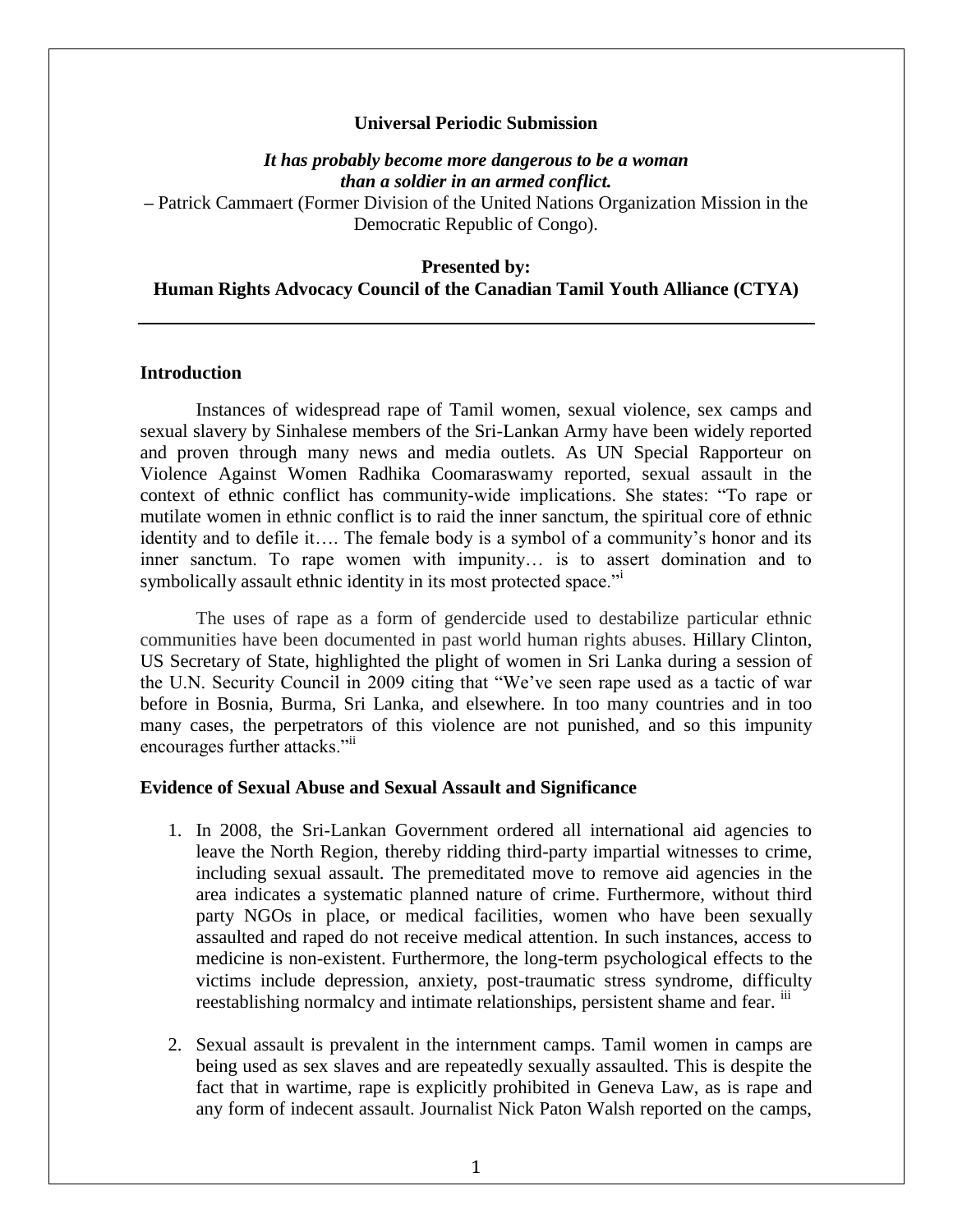the high prevalence of sexual assault, disappearance of Tamil women, public humiliation of women, including being forced to bathe in public, and the prevalence of abduction and disappearance of Tamil women by Sinhalese soldiers. He also found female bodies in the bathroom area of the camp.<sup>iv</sup> This presence of widespread rape of Tamil women in the camps may indicate a higher-level authority giving orders of rape. Using rape in armed conflict is nothing new; the first person ever charged with the crime of genocide by the International Tribunal, Mayor Jean-Paul Akayesu, was convicted for his involvement in the mass rape of Tutsi women during the 1994 Genocide in Rwanda (although not charged with rape himself, he was charged with inciting and encouraging others to rape).  $\overline{v}$ 

- 3. According to records of the SL Government Agent offices of Mullaiththeevu and Ki'linochchi districts, the population of Vanni was 429,059 in October 2008. The total number of people who got into SL government control after the war was 282,380, according to UN update as of 10 July 2009. 146,679 people have not been accounted for. $v_i$ <sup>xi</sup> As disappearances of women in camps are common, we do not know how many of these accounted people are women who have been abducted or suffered rape and sexual violence by the Sri-Lankan Army.
- 4. Video evidence obtained by Channel 4 News shows the naked corpses of women, who appear to have been raped and sexually assaulted, and then murdered. This includes the gang rape of Tamil non-combatant female cadre, high profile Tamil journalist, Shoba, known commonly as Isaipriya. $\overline{v}^{ii}$  Gang-rape is a common tactic of war crimes and genocide that is introduced by higher level officials to help create social cohesion between combatants (in this case Sri-Lankan Army) by bonding them through their mutually performed socially taboo act.
- 5. The Sri-Lankan Army have shown a past history of rape; 114 soldiers from the Sri-Lankan Army were sent back to Sri-Lanka during a 2007 peace keeping mission in Haiti on rape and child abuse charges; the victims included girls as young as 7 years old. vili-
- 6. Tamil woman have been the victims of sexual violence by the Sri-Lankan Army for decades in the past, and the incidents in the last four years have only increased; notable high profile cases of sexual assault, rape and murder in the past decade include: Krishanthi Kumaraswamy, Tharmaletchumi Arunmaithurai, Tharsini Illayathambi, Koneswary Murugesapillai, Premini Thanuskodi, the Kumarapuram Massacre and the Vankalai Massacre.<sup>1X</sup>
- 7. The survivors endure the impact of sexual violence; recognizing this burden, the UN General Assembly passed a resolution in 2004 that affirms survivors of sexual violence are among those who face the greatest hardship post-conflict. In addition to the possibility for the spreading of sexually transmitted diseases, rape isolates a woman and any future offspring from both her family and her community. Women who are impregnated through rape, often bear children of men who have caused them immense pain and suffering. The women who do bear these children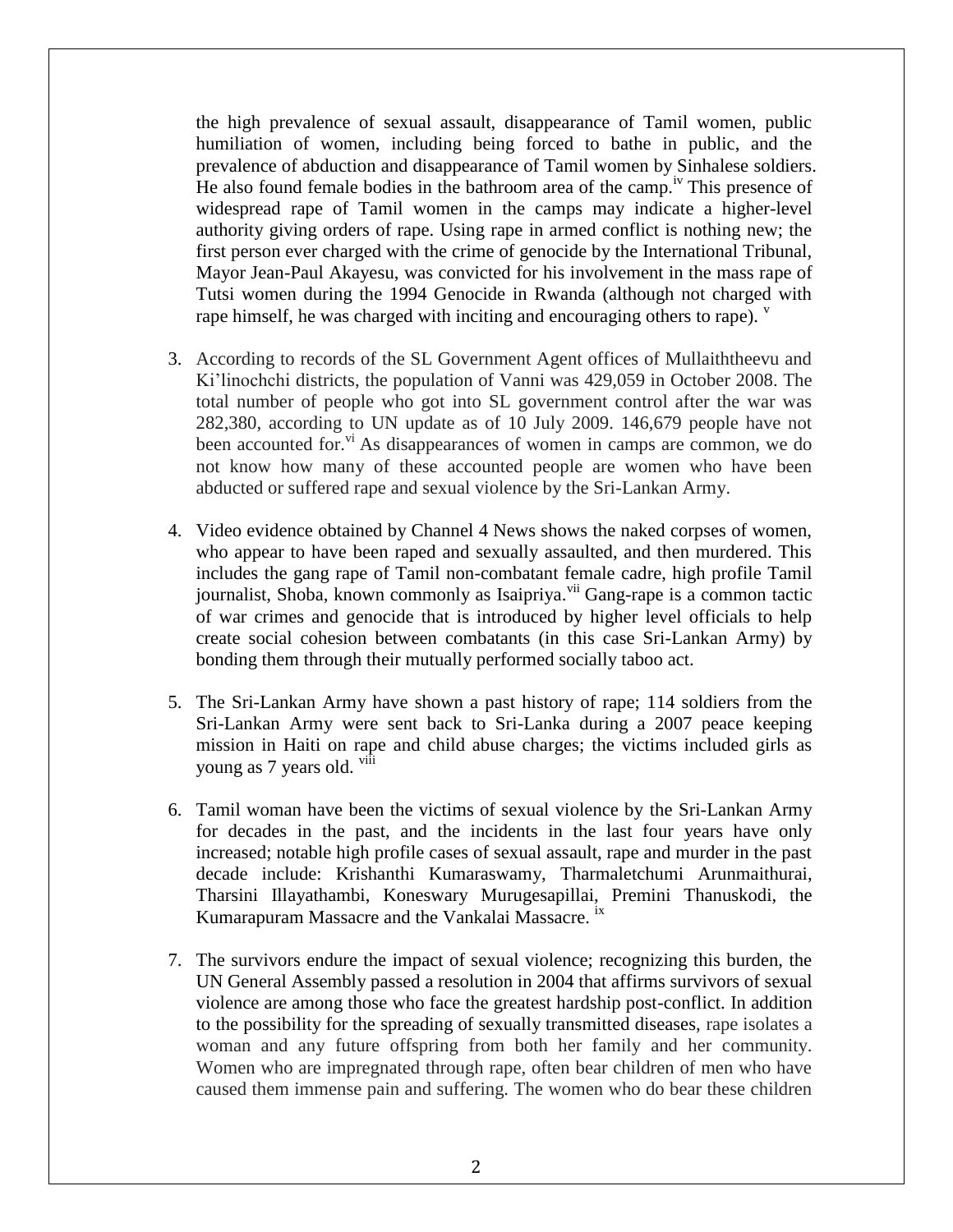are stigmatized, and the children born as a result of rape are stigmatized twice, for being born out of wedlock, and for being the children of the perpetrators of genocide. Sometimes, mothers and communities isolate these children, or leave their traditional homes in order to escape the stigmatization. This disperses a population, and creates a group of people who become delinked with their community and destabilizes Tamil communities. The mass rapes conducted in the camps thereby destabilize the function of Tamil women and their society.  $x^2$ 

8. The systematic sexual abuse and sexual assault of Tamil women is a mechanism of gendercide. In Tamil communities, women are the bearers of their family's honour. The destruction, degradation and defilation of women's body through sexual abuse and sexual assault thereby are a way of terrorization and a way to tarnish the honour of Tamil families and communities. It is a systematic way to undermine the Tamil community. Raping of Tamil women by Sinhalese soldiers undermines the biological reproduction of the targeted population, and thereby stills the reproductive rate of the Tamil population to help prevent repopulation. Secondly, rape is used to intimidate victims further by creating a climate of fear of violence, and silences people who may wish to speak out against atrocities. Rape also shames the Tamil community because a women's honor, linked to her chastity, has been attacked. When women have been raped, they are shamed, and humiliated, making it easier to torture and kill them. It also shames the men, because they are seen as unable to protect their women. Guards and armies have chosen to use rape not only as a physical form of violence, but as an emotional form of violence. Immense emotional suffering and trauma are endured post-rape, by rape victims, their families and their communities. $^{x_i}$ 

### **Recommendations**

The inability for the Government of Sri-Lanka to respond to these incidents and occurrences, or rectify the situation further exacerbates the problem and results in continued sexual violence against Tamil women to perpetuate. The long-standing historical nature of the problem, the recent increases in rape and sexual assault, and the ongoing prevalence of rape and sexual assault of Tamil women make this an important concern.

- 1. Allow for free third party impartial NGOS to enter areas in the North and East Regions of Sri-Lanka.
- 2. Allow for media personnel to freely enter, investigate and report on the current situation.
- 3. Introduce a permanent United Nations Special Rapporteur on Violence Against Women in the North and East Region until there's a permanent solution to the ethnic conflict in the island.
- 4. Allow for third party investigation in to the mass-rape of Tamil women in the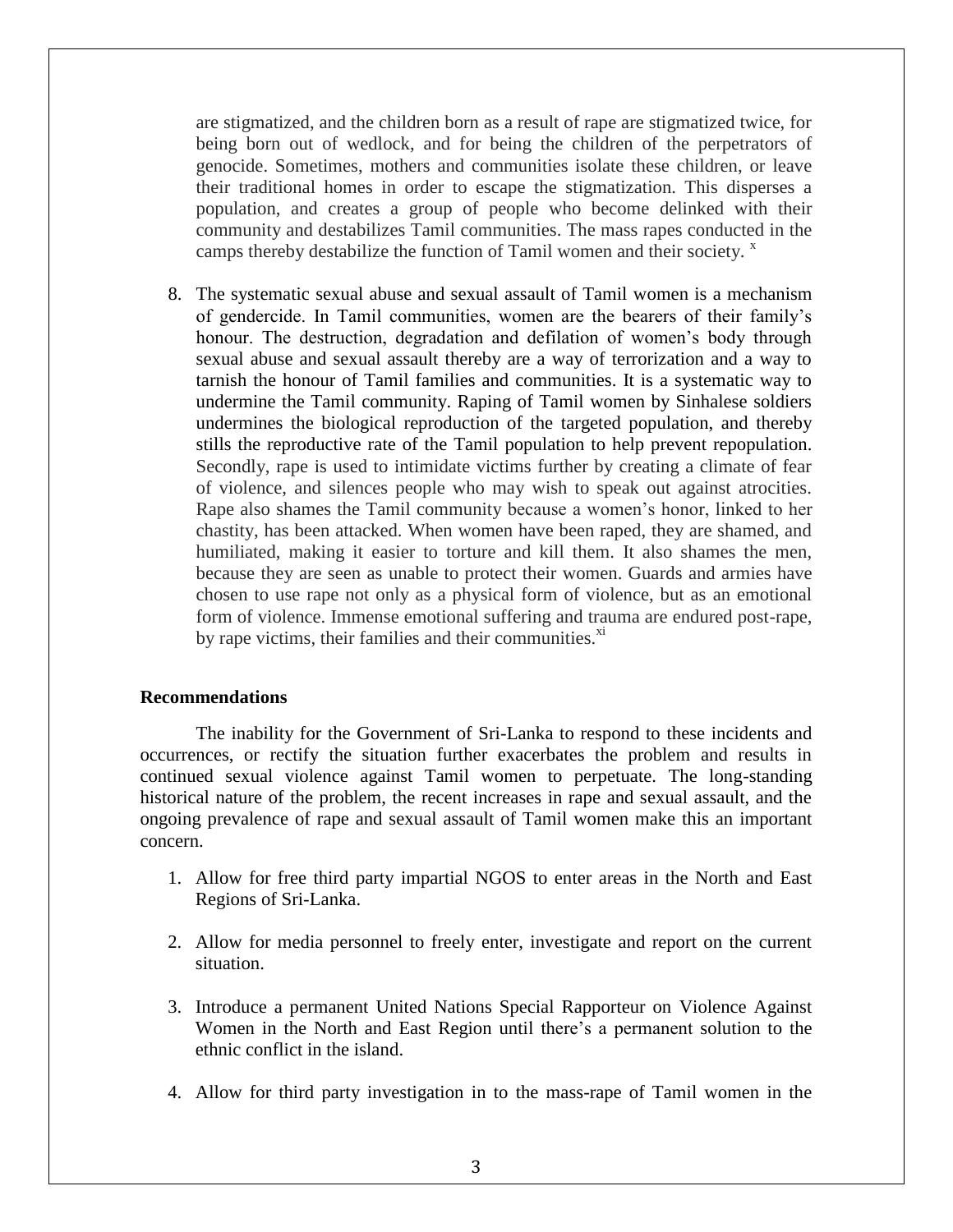camps, and convict all perpetrators accordingly.

- 5. Investigate the current instances of rape and sexual assault, and ensure that perpetrators are convicted in a timely manner.
- 6. Disbar members of the Sri-Lankan Army who have participated or encouraged in any form of rape, sexual assault, or sexual violence without prejudice.
- 7. Investigate and produce a report on the disappearances of women in camps, and account for how many of the 146,679 people are women who have been abducted and disappeared as a result of sexual violence.
- 8. Introduce rehabilitation mechanism and measures that work towards assisting women who have suffered from sexual violence. In addition, extend this assistance of rehabilitation to single mothers and war widows who may suffer from similar physical and psychological trauma.
- 9. Sri-Lanka currently is not a signatory to the 2000 UN Protocol to Prevent, Suppress and Punish Trafficking in Persons, especially Women and Children despite having a widespread problem existing. We recommend Sri-Lanka become a signatory to this Protocol, and accept the responsibilities therein.